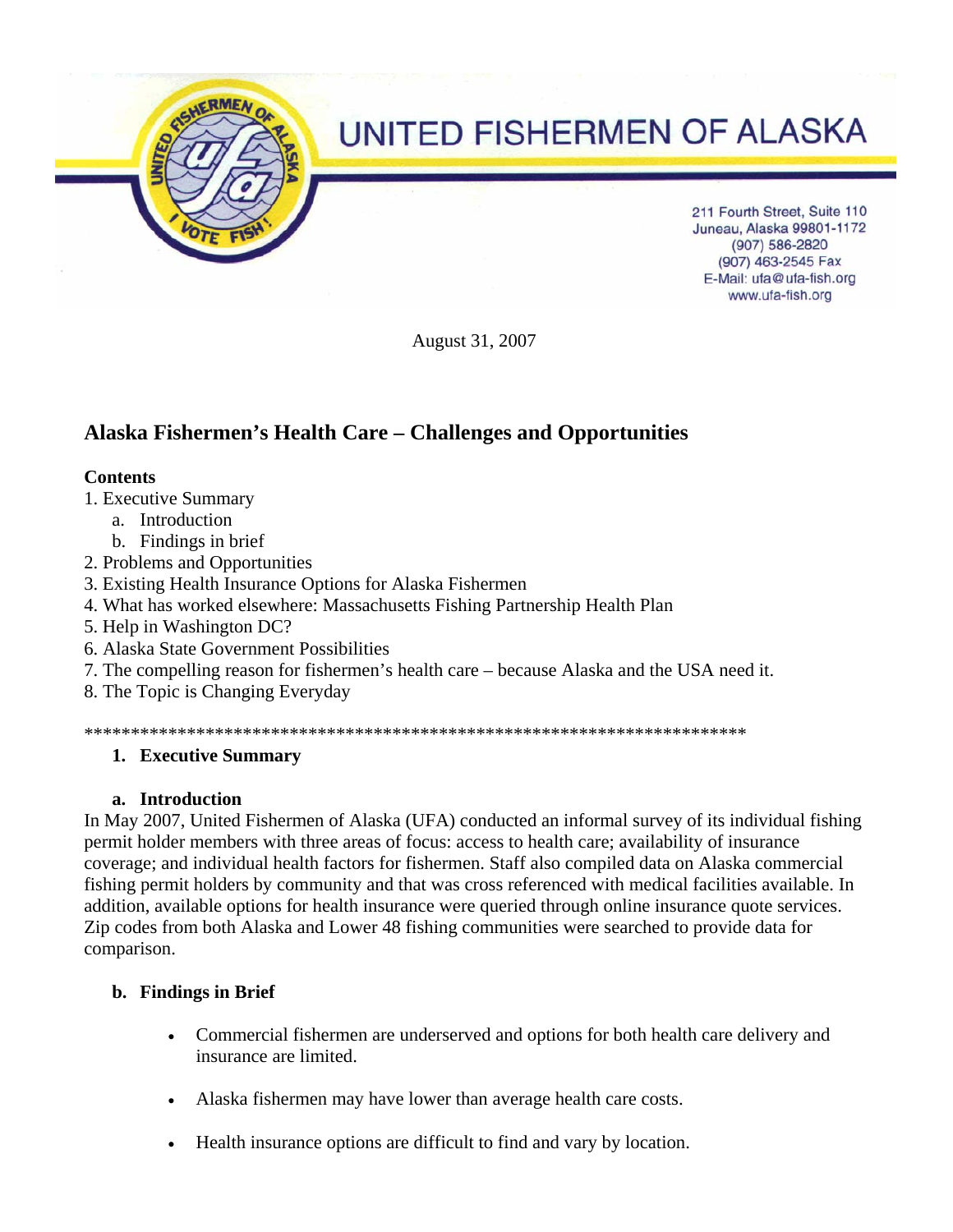- Lack of health insurance is a significant barrier to entry for the next generation of commercial fishermen.
- Lack of health insurance is an increasing concern as the average age of fishermen is gradually rising.
- State and Federal actions might address the problem, but remain uncertain.
- Fishermen's lack of access to health care, and lack of health insurance deserves further research with the goal of defining the problem and providing solutions.

## • *Affordable health care and insurance deserve to be national priorities.*

UFA finds that Alaska fishermen are an underserved population when it comes to accessing health care and health insurance creating an undue and unpredictable hardship for individual fishermen and small fishing businesses. The lack of affordable health care plans is a barrier to entry for new fishermen; and communities suffer as young people leave their home towns to seek employment in fields with health benefit packages.

It is beyond the scope of UFA to research this topic thoroughly, but our initial survey clearly reveals the need for further research. Unfortunately, Fishermen's Health Care language that UFA supported was not included in the 2006 Magnuson Stevens reauthorization. UFA will continue to seek all opportunities to address this problem with our delegation in Washington DC and the State of Alaska in coordination with the Commercial Fishermen of America, a new group that is focused on the issue nationwide (www.cfafish.org).

# **2. Problems and Opportunities**

## **Fishing families and organizations have less than average access to health care**

A major difference between typical U.S. residents and Alaskans, especially those in remote coastal communities, is access to health care services. In the national arena this is often confused with access to health insurance, but for Alaska fishing families the problem begins with access to health care itself.

All but a miniscule proportion of U.S. residents are served by a road system to a choice of hospitals and medical facilities. In contrast, our survey of UFA members indicates that 32% live in communities with no hospital. Many Alaska towns do not even have medical clinics. In order to be nearer the fishing grounds, Alaska fishermen are more likely live in more remote areas where medical facilities are lacking than the general population.

By comparing a database of medical services available to Alaskans, we find that 14.5% percent live in a community with no hospital or are more than 20 miles from a hospital. Analyzing the number of commercial fishing permit holders in these communities, we found that 41% of Alaska resident commercial fishing permit holders live in communities with no hospital. $(1)^{1}$ 

 1 We did not include crew members in our analysis.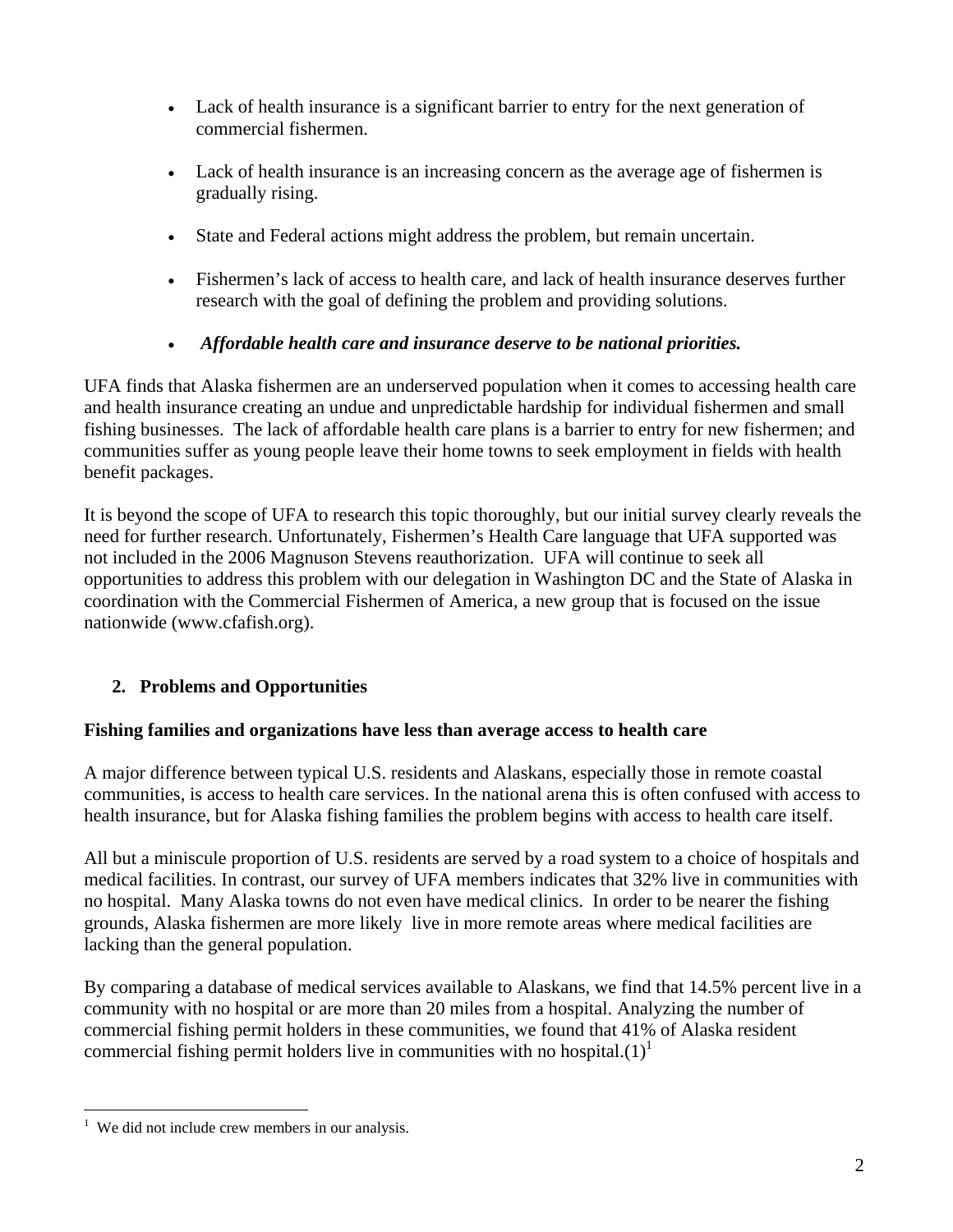Transportation costs, an expense rarely included when analyzing health care costs in Alaska, by air or water combined with a limited road system is a heavy burden for many Alaska fishermen seeking healthcare. Even without factoring in the expense of travel, Alaska tops the list of US states when it comes to the cost of healthcare!  $2^2$ 

### **Alaska fishing families and organizations have less than average access to health insurance**

Alaska's relatively low population, combined with a higher than typical proportion of state and federal government workers, military veterans, and Native Americans covered under Indian Health Services, leaves a relatively small pool of customers available to competing insurance providers. Additionally, most fishing organizations employ fewer than five people and have had difficulty in obtaining group coverage for employees. This situation, coupled with the high cost of medical care and transportation, create a disincentive for insurance carriers to offer individual or small business medical insurance packages in Alaska.

36 % of those responding to UFA's survey receive healthcare through spousal programs or supplemental employment. However, these options are not available in all fishing communities and reliance upon them provides uncertainty and fails to address the underlying problem that exists for members of the commercial fishing industry who need affordable health care.

Roughly 10% of UFA survey respondents are covered by Native and Veterans health care systems, compared to 16% of Alaska residents. 14% of survey respondents report no insurance coverage, compared to 12.8% of the general Alaska population, and we expect this rate of uninsured to be higher among fishing families that do not voluntarily pay annual dues to belong to UFA.

## **Alaska fishermen may represent an unfulfilled opportunity for insurers**

UFA survey findings reveal that Alaska fishermen may live a healthier lifestyle than the general population. Most Alaska fishermen can be expected to enjoy a diet high in fish, regular exercise, and fresh air.  $3<sup>3</sup>$ 

- Only 9% of the survey respondents indicated they use tobacco compared to 24% of Alaskans and 20% of the general U.S. population.
- Only 19.5% of survey respondents indicated they were more than 20% overweight, the clinical definition of obesity, compared to 23.6% for Alaskans and 23.1% in the U.S.

According to a 2003 report by Academy Health on the Massachusetts-based Fishing Partnership Health Plan, health plan administrators and carriers presumed before initiating the plan that fishing is a risky line of work that will likely lead to the high cost of health care services. In fact, fishermen enrolled in the FPHP were shown to have health care costs similar to those who did not fish for a living.<sup>4</sup>

<u>.</u>

<sup>2</sup> *Alaska's \$5 Billion health Care Bill – Who's Paying?(* Foster, Scott, Goldsmith, March 2006) University of Alaska Research Summary No. 6. University of Alaska Institute of Social and Economic Research. http://www.iser.uaa.alaska.edu/Publications/researchsumm/RS6\_06.pdf

 $3$ These favorable health determinants may be somewhat offset by the industry average age of 47, according to an Alaska Department of Labor 2007 study, which compares to an average of 38 years in other Alaska industries. According to the Commercial Fishery Entry Commission, the average age of fishing permit holders has gradually increased upwards over the past 25 years.

<sup>4</sup> Findings Brief – Health Plan a Good Catch for Fishing Industry, Academy Health,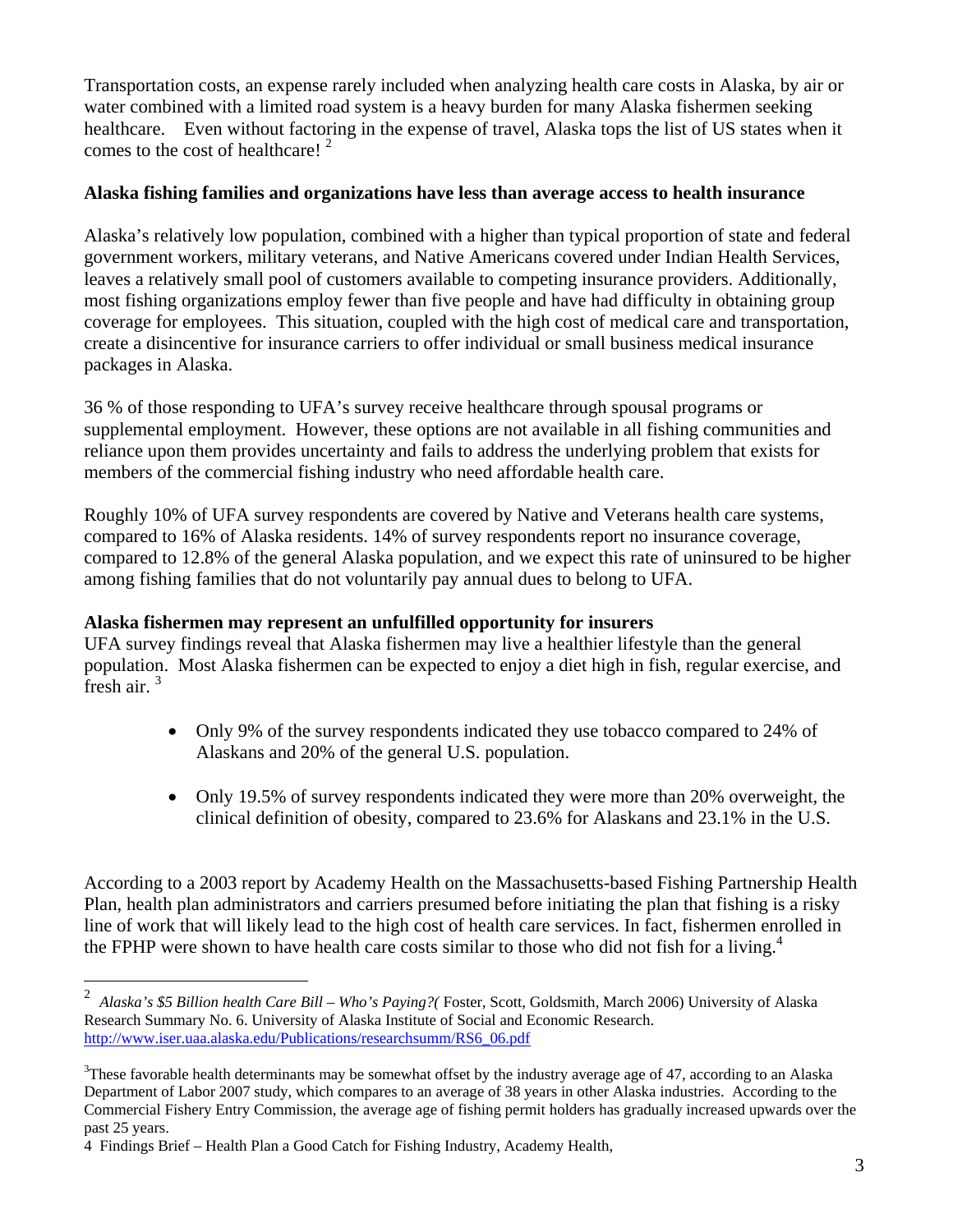## **3. Existing Health Insurance Options for Alaska Fishermen**

With few choices, the lack of a competitive marketplace for insurance, and the expense of transportation added to the highest of health care costs, Alaska fishermen must patch together a hodgepodge of insurance opportunities.

### **Worker's Compensation unavailable and private policies are limited.**

Although Worker's compensation is not available for fishing boats, the situation of Alaska employers is a good illustration of the financial difficulties compared to the rest of the U.S. Over 40% of Alaska businesses fall into an "assigned risk" highest rate pool for Worker's Comp, because insurers will not provide coverage. This situation is mirrored in individual health insurance. A typical lookup on www.healthinsurance.com for health insurance in an Alaska zip code finds only one or two companies, while lookups in Lower 48 zip codes bring up scores of choices. A big reason insurance companies do not choose to do business in Alaska is that such a high proportion of Alaskans are covered by state & federal health care programs. The remaining pool is apparently not worth pursuing.

### **Alaska Commercial Fishermen's Fund**

For injuries incurred while fishing, fishermen are eligible for reimbursement from the State of Alaska Commercial Fishermen's Fund. The fund has a limit of \$2500, but appeals to reimburse above of this limit are considered for compelling reasons.<sup>5</sup>

### **Private Insurance**

The selection of individual health insurance plans offered in Alaska is relatively small and the cost is large.

An online lookup for a non-smoking Juneau couple in their fifties displayed options ranging from \$450 to \$1150 and deductibles from \$1500 to \$10,000. In some cases, high deductible medical insurance plans can be combined with Health Savings Accounts, to provide coverage for the high cost of illness or injury, while leaving routine expenses to ones own responsibility on a tax free basis.

## **Health Savings Accounts**

According to the U.S. Treasury, "[a] Health Savings Account is an alternative to traditional health insurance; it is a savings product that offers a different way for consumers to pay for their health care. HSAs enable you to pay for current health expenses and save for future qualified medical and retiree health expenses on a tax-free basis. You must be covered by a High Deductible Health Plan (HDHP) to be able to take advantage of HSAs. An HDHP generally costs less than what traditional health care coverage costs, so the money that you save on insurance can therefore be put into the Health Savings Account."<sup>6</sup>

Use of a Health Savings Account requires a specified high deductible health insurance package and is thereby somewhat limiting. While the high deductible insurance option may not be appropriate for all, there are some attractive features that can be used by fishing families to cover health care needs.

Changes in Health Care Financing & Organization, Vol. VI No. 5, October 2003 http://www.hcfo.net/pdf/findings1003no5.pdf

<sup>&</sup>lt;sup>5</sup> Commercial Fishermen's Fund:  $(888)520-2766$  or  $\frac{http://labor.state.a.k.us/wc/ffund.html}{http://labor.state.a.k.us/wc/ffund.html}$ 

US Treasury: http://www.treas.gov/offices/public-affairs/hsa/faq\_basics.shtml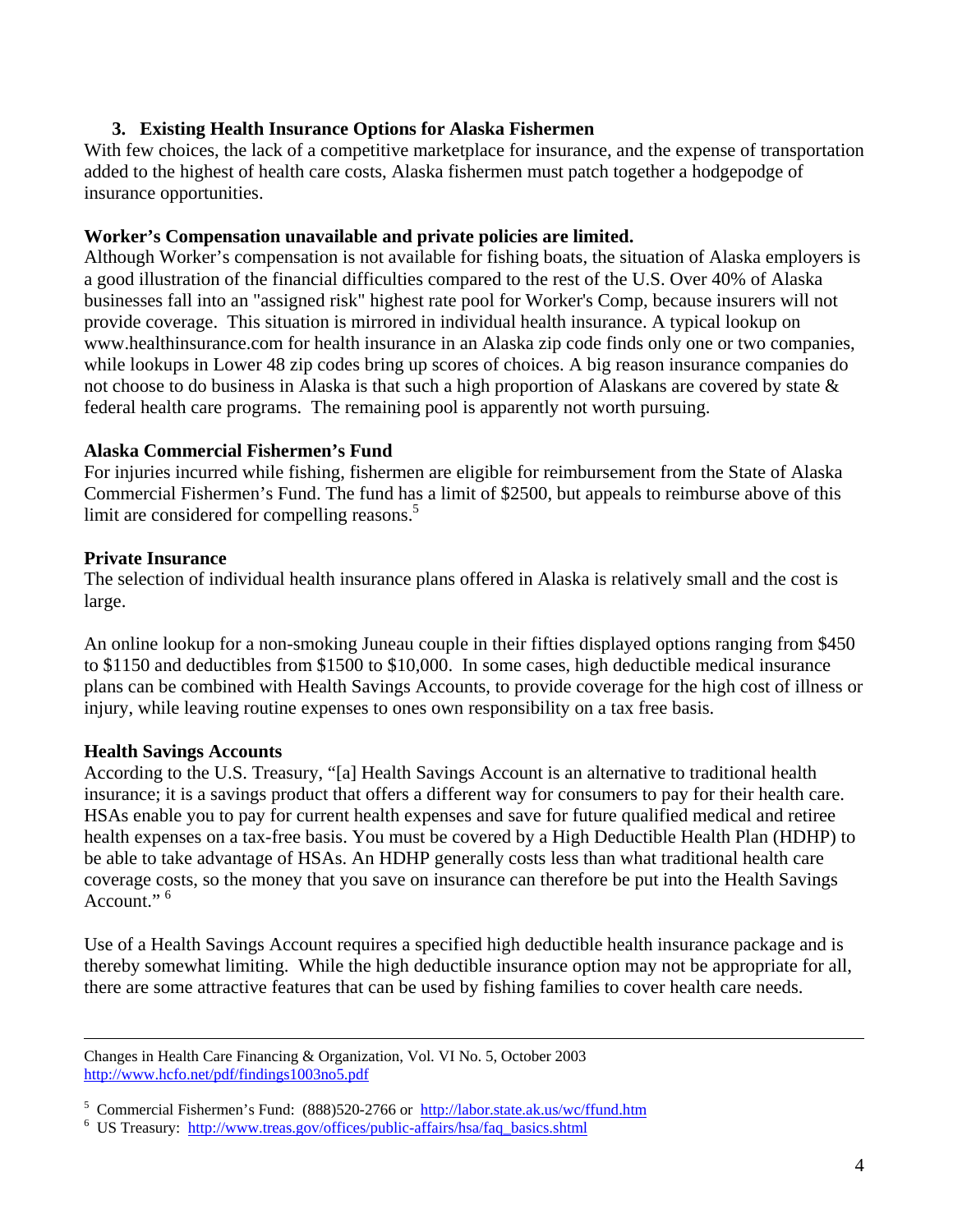## **Merchant Marine Short Term Contracts**.

Some Alaska fishermen and crew are providing health insurance to their families by serving a minimum 125 day contract in the Merchant Marines or other maritime service where year round health insurance is provided. Training for displaced commercial fishermen from Alaska salmon fisheries was available through this program in 2004 – 2005 through Sea Link of Ketchikan.

Although the program received a Legislative Commendation in the 2007 legislative session, funding through the Department of Labor was not repeated and the program is currently not accepting new applicants. According to Sea Link program director Ralph Minsky, between 180 and 200 Alaska fishermen took part in this program and are currently employed for contracts of various lengths in the global maritime industry, and Alaska Marine Highway system.<sup>7</sup>

#### **Fishing and Business Groups, Insurance Pools, etc.**

Fishermen's organizations that are established as for profit entities may be able to obtain group plans for fishermen members by defining shareholders or members as employees, but this would involve state and federal tax implications and paperwork well beyond that required for a health plan.

Most fishing organizations are non-profit membership associations and we have found no group medical insurance coverage for association members, only employers and employees. Requirements for minimum group size and participation prevent many fishing associations from offering group coverage to staff leaving fishing fleets the expense of individual coverage.

Some fishing groups offer vessel insurance pools, but those we have spoken to say that the costs and complexities of administering health insurance programs exceed their capabilities.

Fishing businesses that are members of the **Alaska State Chamber of Commerce** may choose to participate in the chamber's program, which provides supplemental, but not primary, health insurance through Wells Fargo Insurance Services. The program administrators report that participation has been low, and there may be changes coming.

An April 2006, the Juneau Empire reported another alternative for like-minded individuals who have formed insurance pools. In the article, one Alaska fisherman state that, "after getting some high quotes from Blue Cross Blue Shield and State Farm Insurance," they decided instead to go with a cost sharing program called Christian Brotherhood. The individual quoted said, "what it boils down to is there wasn't really another option," citing the major health insurance companies' high premiums. With Christian Brotherhood, the family pays monthly costs of about \$200, but according to the story, the plan pays for hospital visits only. 8

**4. What has worked elsewhere: Massachusetts Fishing Partnership Health Plan**  The State of Massachusetts is clear on its goal of 100% coverage for its residents and has developed its own plan for fishermen. Massachusetts fishermen and processor employees are eligible to enroll in the

<sup>1</sup> 7 Personal Communication with Ralph Minsky. SEA Link, (888)577-7453 http://www.sitnews.us/LaineWelch/102405\_fish\_factor.html

<sup>8</sup> *Fishing for Cheaper Health Car*, (Bluemink, Juneau Empire, April 23, 2006) http://www.juneauempire.com/stories/042306/sta\_20060423011.shtml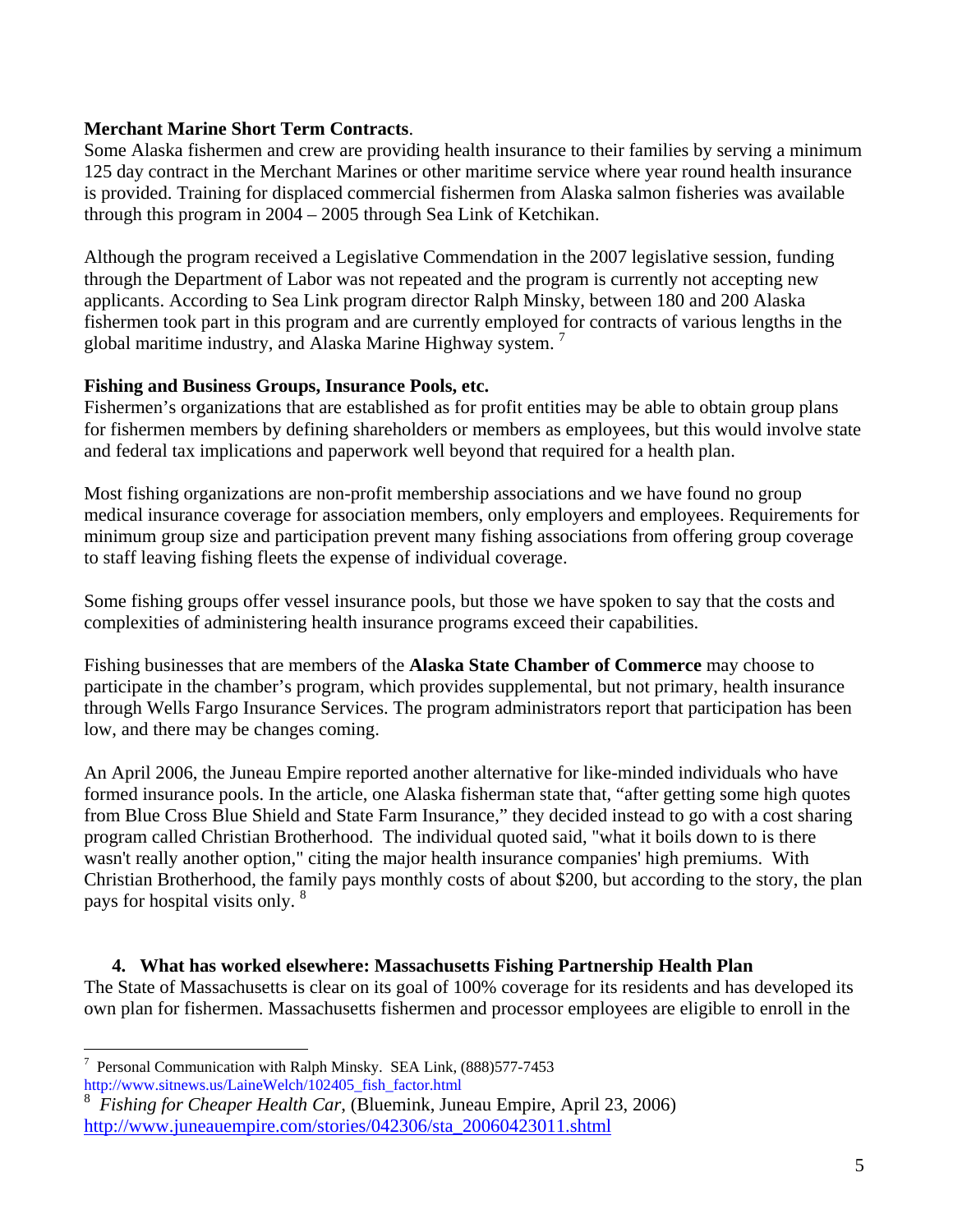Fishing Partnership Health Plan (FPHP)<sup>9</sup>, which was established with the help of state and federal funding through Tufts Medical Center. The program provides health insurance coverage at subsidized rates.

Alaska's situation differs from Massachusetts in three key ways:

- Massachusetts residents have ready access to medical facilities within their communities or those very close by.
- The Boston area is home to Tufts and Harvard Medical Centers, and other competitive providers and teaching universities.
- The Massachusetts State Legislature has been willing to subsidize health insurance for underinsured populations.

While Massachusetts' solution may or may not work for Alaska fishing families, the fact that its program has shown the cost of health care delivery to the fishing industry to be lower than originally presumed <sup>3</sup> is encouraging and justifies research into a similar program for Alaska fishermen.

# **5. Help in Washington DC?**

FPHP Executive Director David Bergeron and Massachusetts Congressman Barney Frank worked with the commercial fishing industry in 2005 and 2006 to add Fishermen's Health Care provisions to the Magnuson-Stevens Act reauthorization. The language would have provided federal funding for regional studies of the health care problem and to help establish organizations to provide health insurance coverage. Unfortunately, this attempt failed.

UFA will continue to work with the Alaska Delegation, Commercial Fishermen of America, and the Massachusetts FPHP to move forward with similar language in the current session of Congress.

## **U.S. Dept. of Health and Human Services Evidence-based Research**

Research into the lack of health care and insurance options for Alaska fishermen could better define the problem and outline possible solutions and their costs. This information could help justify government support and incentives for a program, or spur private insurers to take a closer look at offering individual or group plans for Alaska fishermen and trade groups at competitive rates.

The Agency for Healthcare Research and Quality within the federal Department of Health and Human Services posts a yearly call for nominations for Topics for Evidence-based Practice Centers.<sup>10</sup> UFA survey data and research affirms the worthiness of this issue for research by this agency. We have initiated discussions in preparation for nominating Alaska fishermen's health care as a study topic in 2008, in the event that we are unable secure Fishermen's Health Care legislation through Congress.

<sup>1</sup> 9 Massachusetts Fishing Partnership Health Plan: http://www.mass-fish.org/favorite.htm

<sup>&</sup>lt;sup>10</sup> Agency for Healthcare Research and Quality http://www.ahrq.gov/clinic/epcix.htm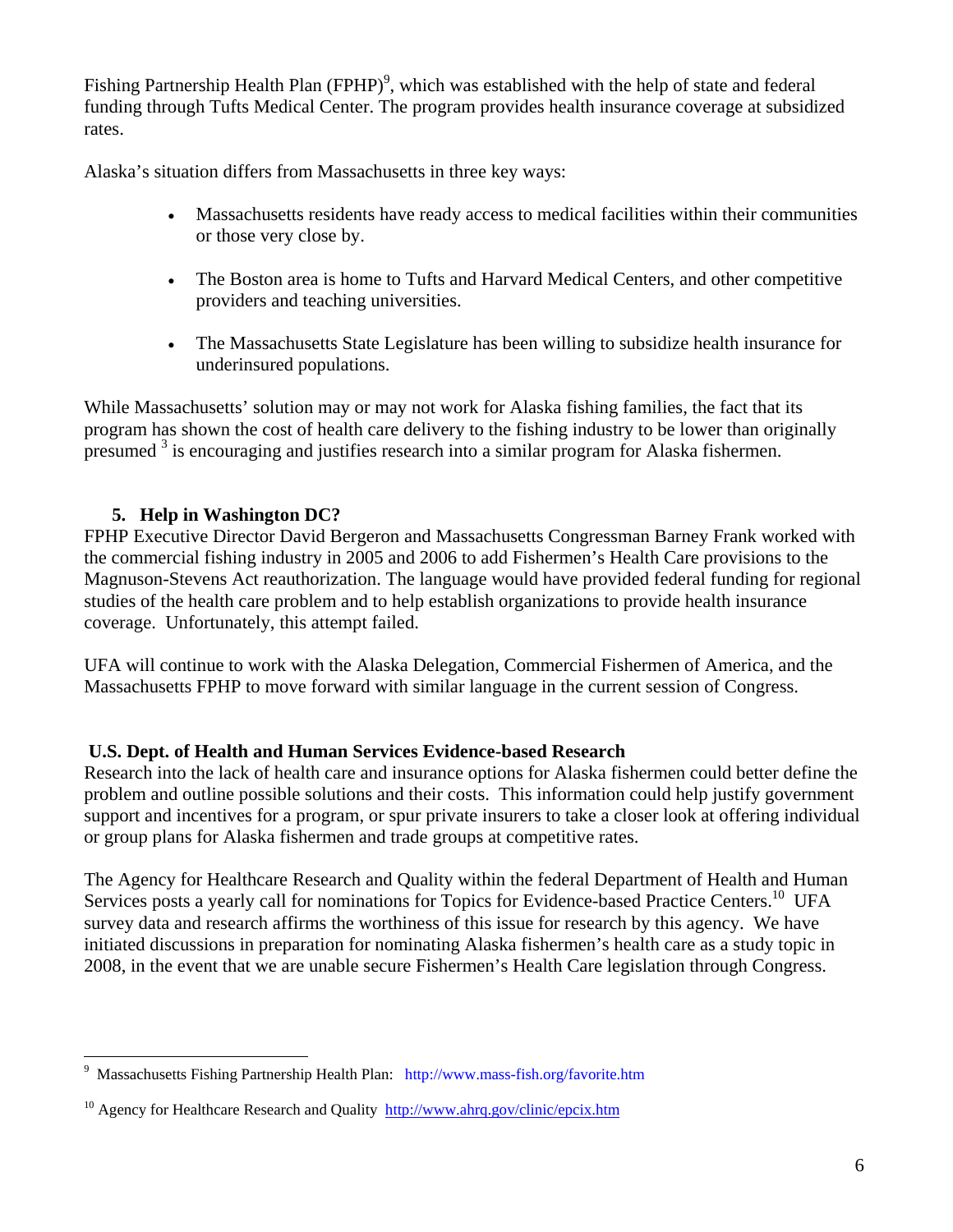## **6. Alaska State Government Possibilities**

## **SB 160 Mandatory Universal Health Care**<sup>11</sup>

In the waning days of the 2007 Alaska legislative session, Senators French, Ellis, and Wielechowski introduced SB 160. According to the Sponsor Statement, the bill would provide a framework for personal choice, an Alaska Health Care Fund, a clearinghouse for information, and a unique voucher system; "by pooling money from all stakeholders, a sliding scale voucher system will ensure that every Alaskan can take personal responsibility for acquiring health insurance coverage. The system will also make it easy for multiple entities to contribute towards a health plan for an individual...."<sup>12</sup>

A hearing with joint Senate HESS and Labor and Commerce committees is scheduled for September 10th in Anchorage. Sponsors have posted more information on the bill and an interactive calculator of the expected effects for an individual at: www.healthyalaskans.com .

## **Alaska Health Care Strategies Planning Council**

In February 2007, Governor Sarah Palin created the **Alaska Health Care Strategies Planning**  Council.<sup>13</sup> The Council will advise the Governor and the Legislature on ways to provide access to quality health care and to help reduce the costs of health care for Alaskans. The Council is tasked to develop a statewide plan which will identify short-term and long-term strategies to effectively address issues of access to, and cost and quality of, health care for Alaskans.

The fact that fishermen are an underserved population may become less relevant if the issue of affordable health care is solved for all Alaskans. Since this may not help non-resident fishermen, UFA will still need to push for Fishermen's Health Care at the federal level until the problem is solved for all fishermen and their organizations.

**7. The compelling reason for fishermen's health care – because Alaska and the USA benefit.**  UFA's research indicated that one of the most important aspects of securing fishermen's health care is that the *lack of access to health insurance has become one of the most serious barriers to entry into our fisheries by new participants*. This issue is raised repeatedly at meetings amongst fishermen young and old. Further research is necessary to determine the actual extent of this problem, but from our vantage point it appears to be a sobering reality when considering the far-reaching ramifications for Alaska employment, revenue generation, and the health of coastal communities.

The State of Alaska and its communities derive significant revenue from the seafood industry. The loss of fishing jobs will impact not only Alaska, but the nation.

Given that Alaska produces more than half the nation's seafood and is crucial to the balance of trade, and that our fishermen are reflective of the nation's health care crisis, *health care for Alaska fishermen should make the list as a top national priority***.** In fact, these same arguments would seem to make the case for a national health care plan for the entire commercial fishing industry since many US coastal communities rely on commercial fishing for a significant portion of their economies.

 $11\,$ 11 Alaska State Legislature, 2007 Bill Tracking: SB 160 http://www.legis.state.ak.us/basis/get\_bill.asp?bill=SB%20160&session=25

<sup>12</sup> Sponsor Statement: http://aksenate.org/index.php?bill=SB160

<sup>13</sup> Alaska Health Care Strategies Planning Council http://www.hss.state.ak.us/hspc/